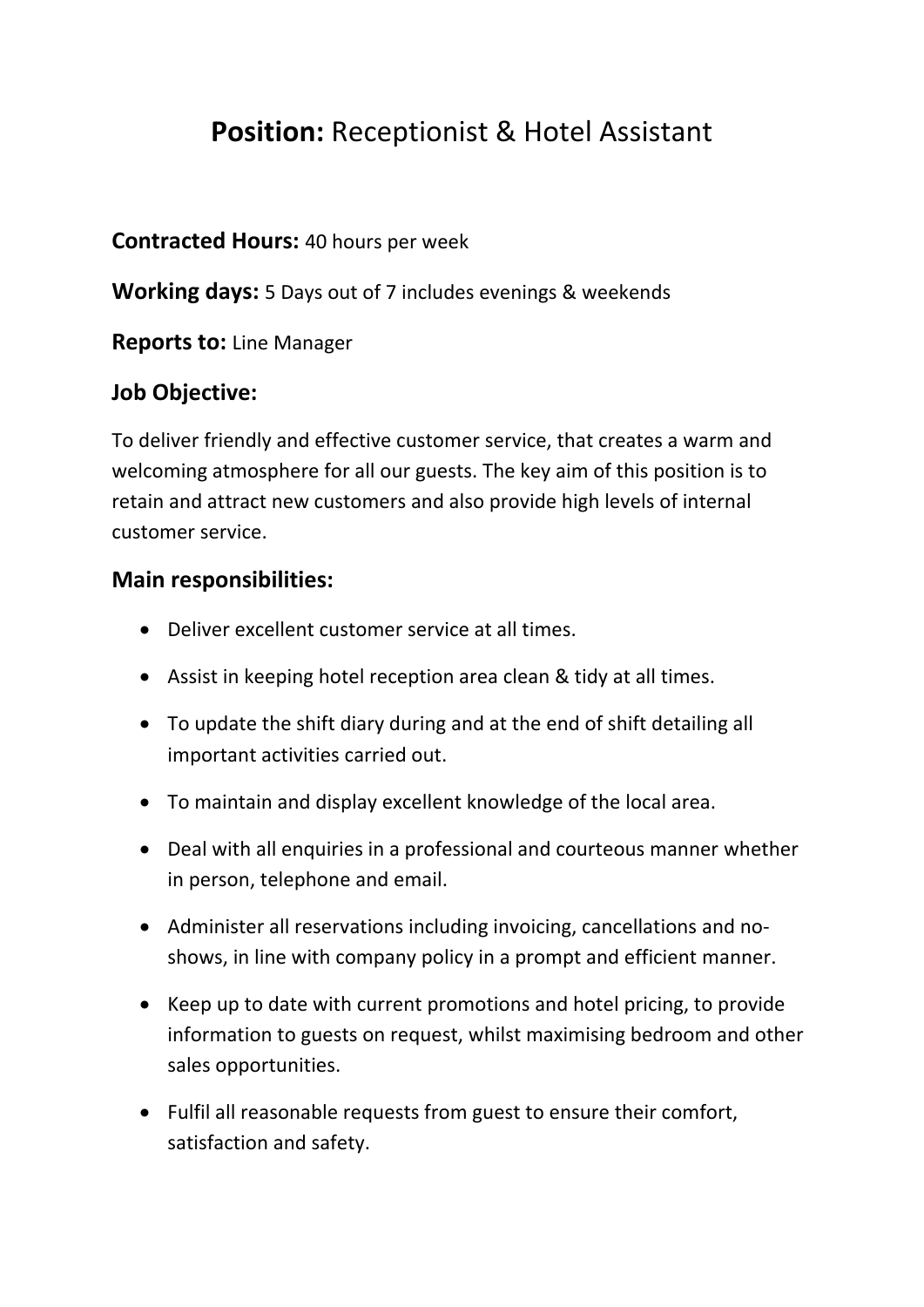- Conduct regular security checks throughout the day and report any security issues to line manager, ensure building is lit correctly.
- Report any maintenance issues immediately to the line manager and update electronic shift diary. This includes maintenance for all furniture, fittings and equipment.
- Provide reports, as required, for housekeepers, kitchen and management
- To input towards hotel marketing strategy and carry out marketing activity
- Be responsible for evacuation, in cases of emergency, acting as first point of contact for guest and emergency services.
- Attend, contribute and be involved with team meetings.
- Carry out instructions when given by management.
- To assist when required with housekeeping duties
- To be punctual and maintain a professional appearance and adhere to uniform to uniform policy
- To prioritise tasks in relevance of importance
- To take room service orders for food and drink and if required to assist with kitchen duty.

### **Qualifications & Skills:**

- To have an excellent telephone manner and communication skills
- To have an A‐C grade GSCE in English or equivalent
- To have an A‐C grade in Maths or equivalent